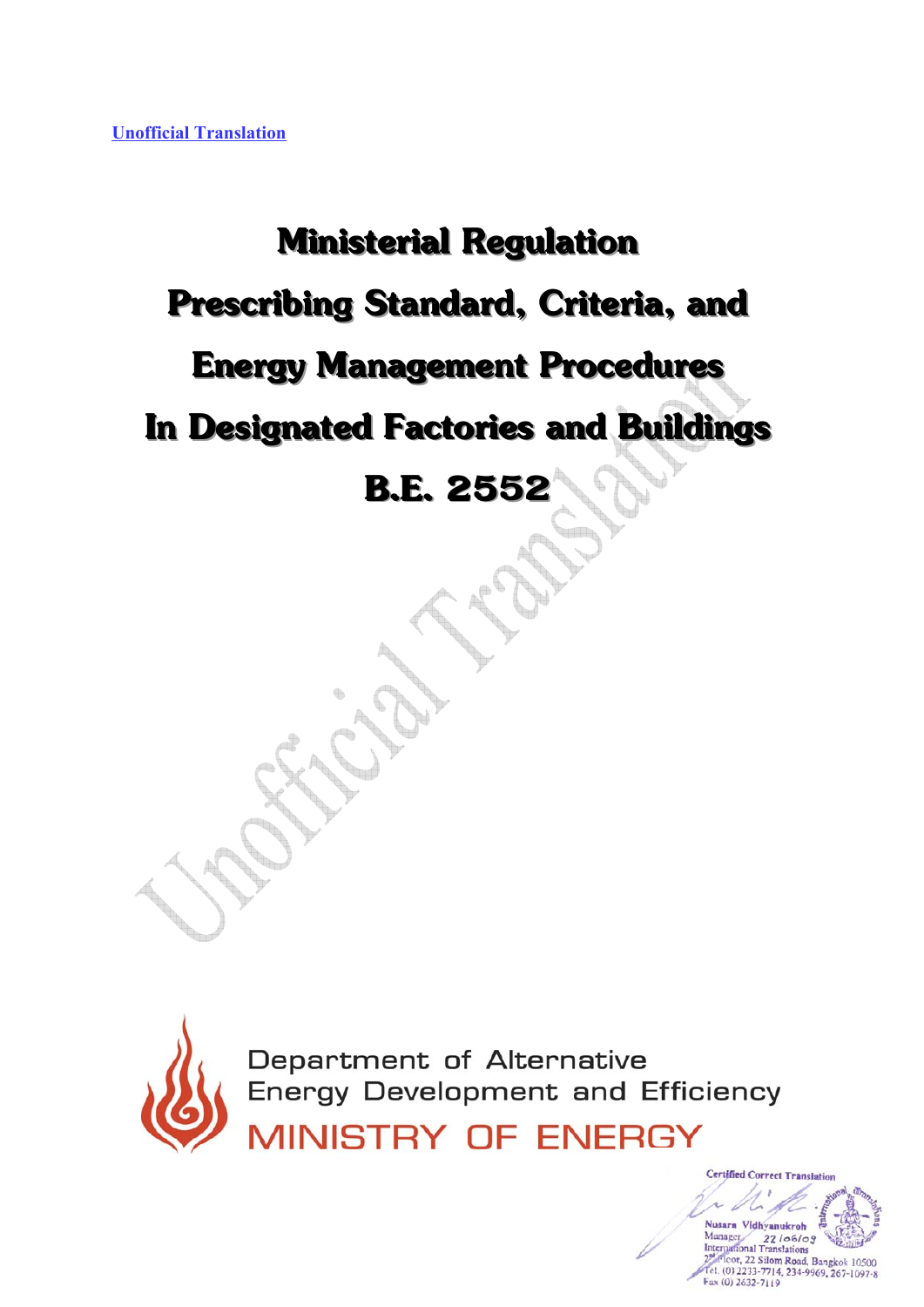## **Ministerial Regulation Prescribing Standard, Criteria, and Energy Management Procedures In Designated Factories and Buildings B.E. 2552**

© 2009, the Department of Alternative Energy Development and Efficiency (www.dede.go.th) Translated by Direction Plan. Co.,ltd. (www.Directionplan.org) **Remark:** Reference to Thai legislation in any jurisdiction shall be made to the Thai version only. This translation has been made so as

to establish correct understanding about this Act to the foreigners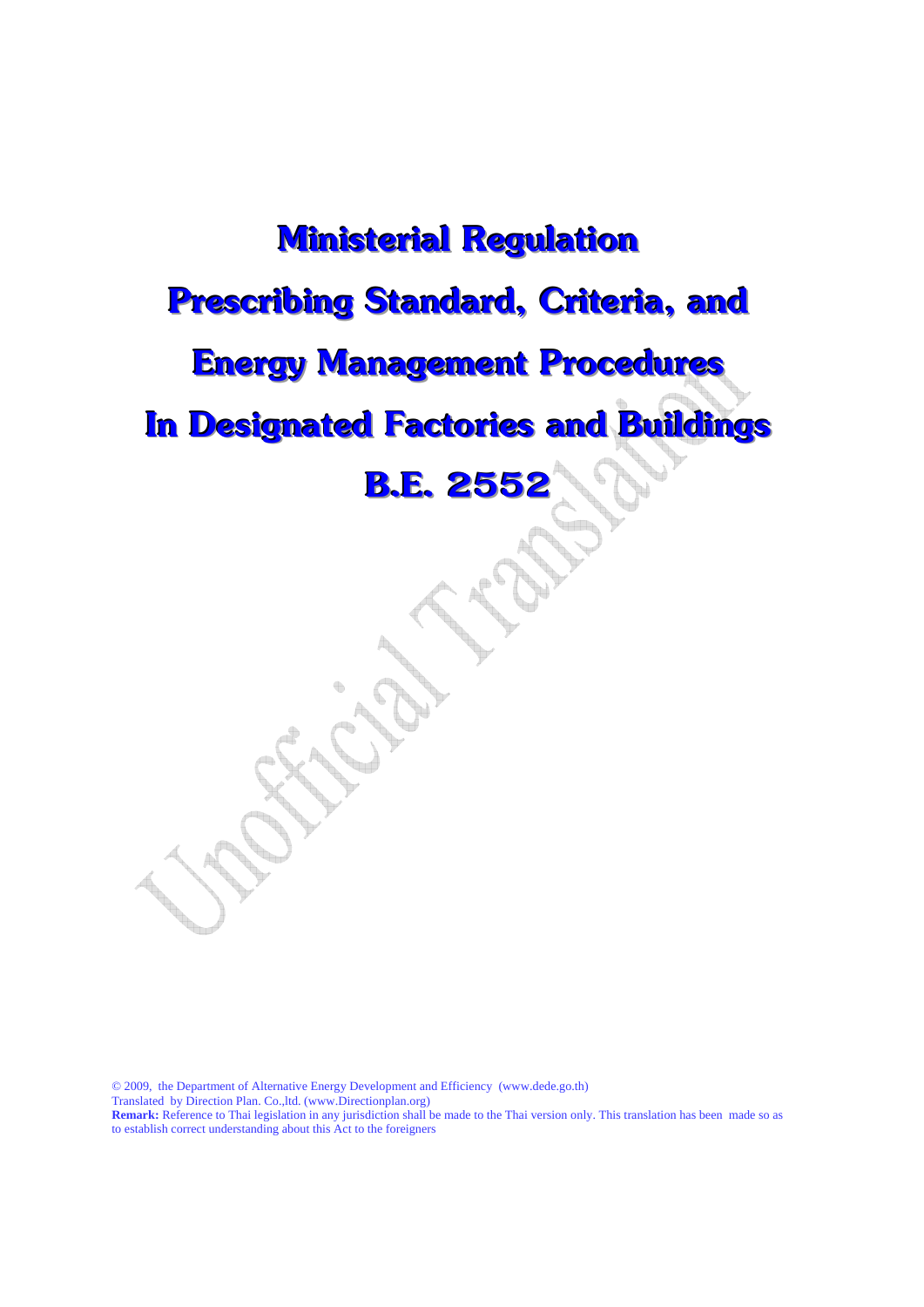

## **Ministerial Regulation**

Prescribing Standard, Criteria, and Energy Management Procedures

In Designated Factories and Buildings

B.E. 2552

 $\overline{a}$ 

By virtue of the provision in paragraph 2 of Section 6, Section 9 (1) and Section 21 (1) of the Energy Conservation Promotion Act B.E. 2535 amended by the Energy Conservation Promotion Act (No. 2) B.E. 2550 which is the Act having some provisions concerning restriction of right and freedom of persons, in which Section 29 in addition to Section 33, 41 and Section 43 of the Constitution of the Kingdom of Thailand has prescribed it can be done by virtue of the legal provisions, the Minister of Energy, by an advice of the National Energy Policy Board, issues the ministerial regulation as follows:

**Clause 1**: This Ministerial Regulation shall become effective in 120 days after it is published in the Government Gazette.

**Clause 2**: In this Ministerial Regulation:

"Designated Factory" means a factory, classified as the designated factory by a Royal Decree according to Section 8 of the Energy Conservation Promotion Act.

"Owner of Designated Factory" means also the person responsible for managing the designated factory.

"Designated Building" means a building, classified as the designated building by a Royal Decree according to Section 18 of the Energy Conservation Promotion Act.

"Owner of Designated building" means also the person responsible for managing the designated building.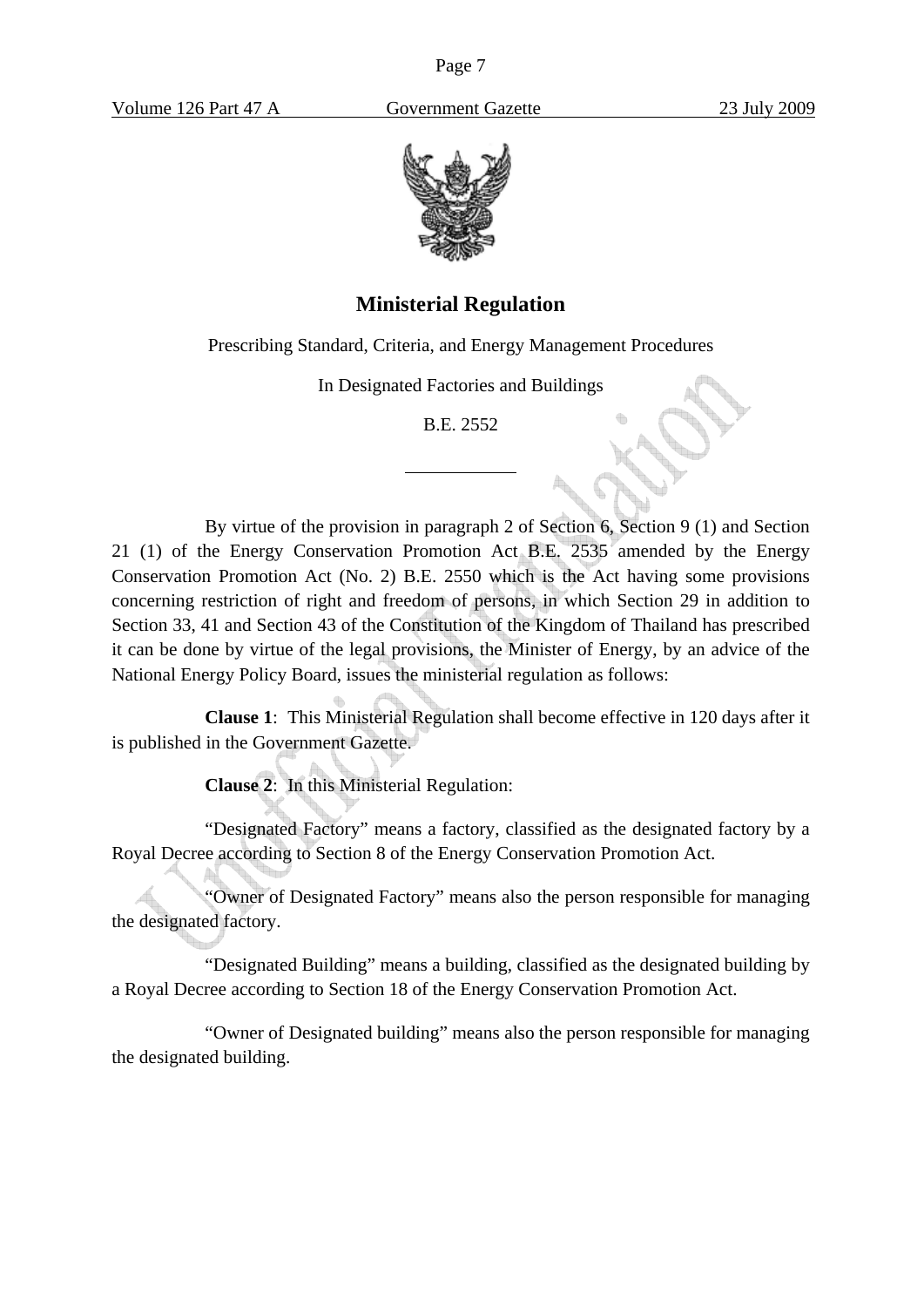| Volume 126 Part 47 A |  |  |
|----------------------|--|--|
|                      |  |  |

"Auditor and Certifier" mean the authorized person who has the power to audit and certify energy management according to the Energy Conservation Promotion Act.

**Clause 3**: The owner of the designated factory or building shall arrange to have energy conservation management system in the designated factory or building that includes energy conservation policies, objectives, plans and energy management procedures.

In a case where the energy conservation procedures are implemented for the first time, the owner of the designated factory or building must evaluate the condition of energy management, basing on the energy management procedures, existed in prior to the establishment of energy conservation policy.

**Clause 4**: The owner of the designated factory or building may set up a working group to help establish energy conservation policies.

The established energy policies must include an intention and determination to manage energy in the designated factory or building by establishing written policy guideline which was signed by the owner of the designated factory or building and contains the following detail:

(1) A clause, stipulating that energy conservation is a part of the operation of the owner of the designated factory or building.

(2) A set of energy conservation policies that are appropriate with the nature and quantity of energy used in the designated factory or building.

(3) An intention to comply with the laws related to energy conservation and management.

(4) Guidelines for continuing improvement of energy consumption efficiency.

(5) Guidelines for effective allocation of resources for management of energy conservation.

The owner of the designated factory or building must arrange to publicize the energy conservation policies by putting up notices in areas that they can be easily seen inside the designated factory or building or by other methods to keep all personnel inform and comply with the energy conservation policies.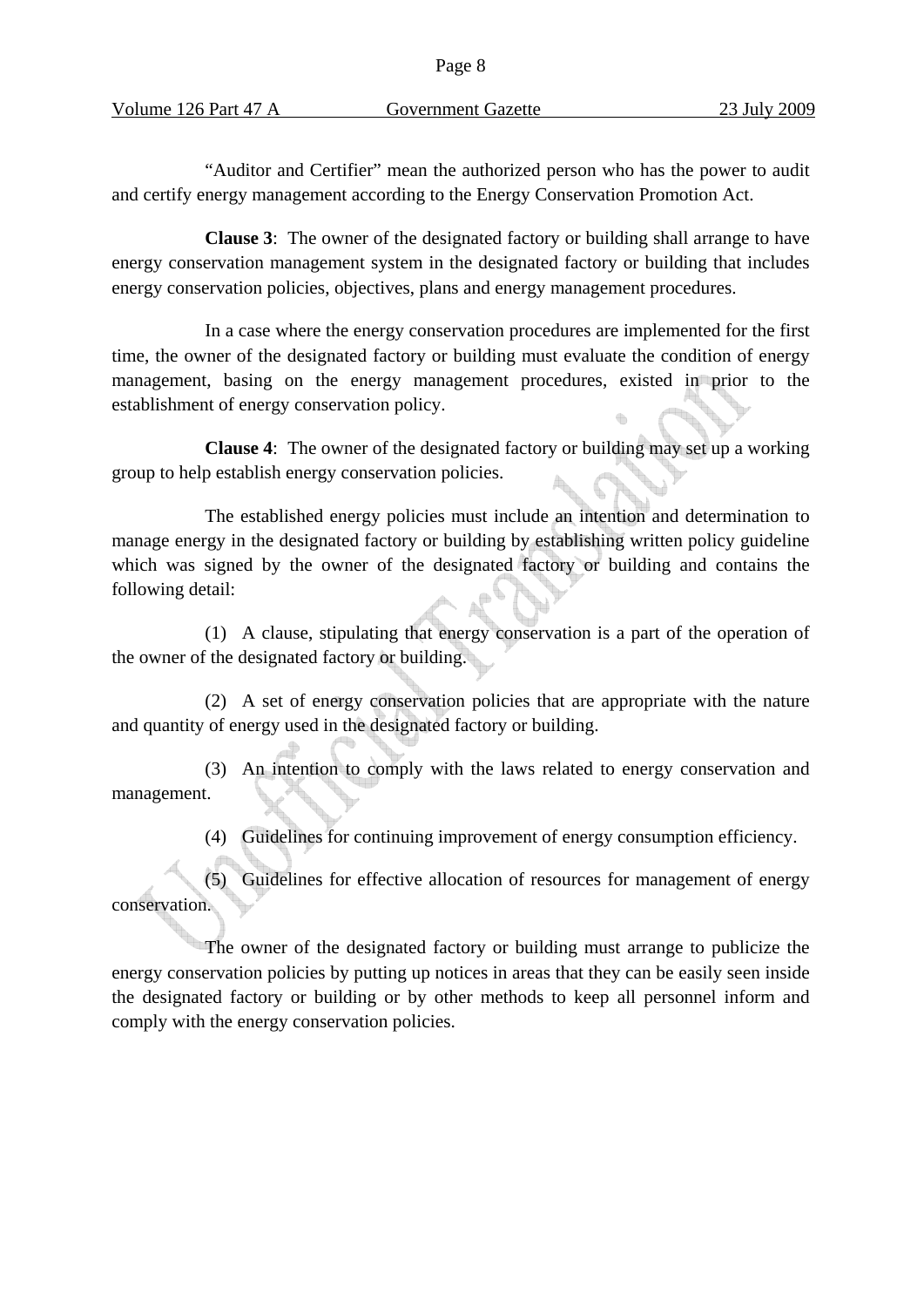**Clause 5**: The owner of the designated factory or building must arrange to set up an energy management working group, its structure, authority, duties and responsibilities of this working group. A written document on structure, authority, duties and responsibilities of this working group should be published and distributed to all staff in the designated factory or building.

The working group should at least have the following authorities and duties:

(1) To manage energy conservation program according to the energy conservation policies and procedures of the designated factory or building.

(2) To coordinate and seek cooperation from all involved agencies in order to execute energy conservation policies and procedures including the arrangement of training courses or activities to create consciousness of personnel in the designated factory or building.

(3) To ensure that the management of energy conservation in the designated factory or building is carried out according to the established energy conservation policies and procedures.

(4) To prepare reports on the outcome of energy conservation management policies and procedures for the owner of the designated factory or building.

(5) To provide recommendations on how to review of revise the energy conservation policies and procedures to the owner of the designated factory or building.

(6) To support the owner of the designated factory or building to comply with this ministerial regulations.

**Clause 6**: The owner of the designated factory or building must evaluate the capability in managing energy conservation program by inspecting and evaluating the use of energy that has important implication according to the criteria and procedures, prescribed by the Minister and published in the Government Gazette.

**Clause 7**: The owner of designated factory or building must arrange to set objectives and plans to decrease the consumption amount of target energy by setting the target decreasing amount in percentage against the existing rate of consumption or set an amount of energy consumption per work unit and specify a period of project implementation, amount of an investment and expected results from the implementation of energy conservation program in order to achieve the objectives according to the criteria and procedures announced in the Government Gazette by the Minister.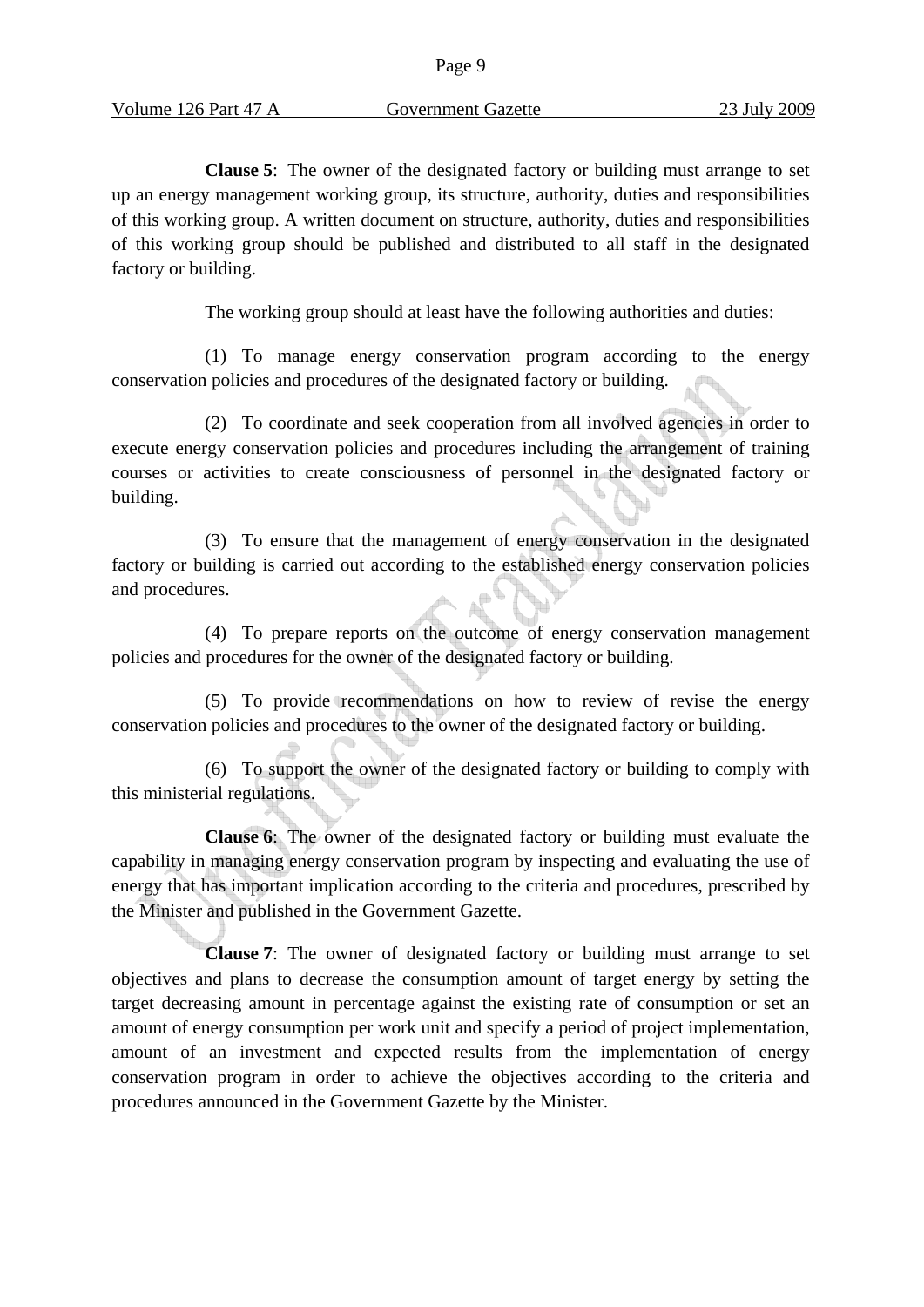**SANTA CONTRACTOR** 

In carrying out the implementation according to energy conservation plan according to paragraph 1, the owner of the designated factory or building must arrange to have training courses and energy conservation promotion activities for the personnel of the designated factory or building on a continuing basis in order to create knowledge and consciousness on the impact of energy usage.

**Clause 8**: The owner of the designated factory or building must maintain close supervision to ensure that the energy conservation is implemented as planned.

The owner of the designated factory or building must inspect and analyze to see if the energy conservation plan has been implemented according to the objectives and plans, specified in Clause 7 according to the criteria and procedures announced in the Government Gazette by the Minister.

**Clause 9**: The owner of the designated factory or building must arrange to have an inspection, following up and assessment of energy management including the review, analysis and improvement of shortcomings in the plan at least once a year according to the criteria and procedures announced in the Government Gazette by the Minister.

**Clause 10**: The owner of the designated factory or building must arrange to have the inspection and certification made on the energy conservation management plan by the inspector according to the criteria and procedures announced in the Government Gazette by the Minister.

**Clause 11**: The owner of the designated factory or building must submit the results of the inspection and certification of the energy conservation management of the past year to the Director-General before March of each year, except in a case where in that past year, the owner of the designated factory or building has less than 180 days to implement the energy conservation project. In such case, the owner must file the report in March of the energy comes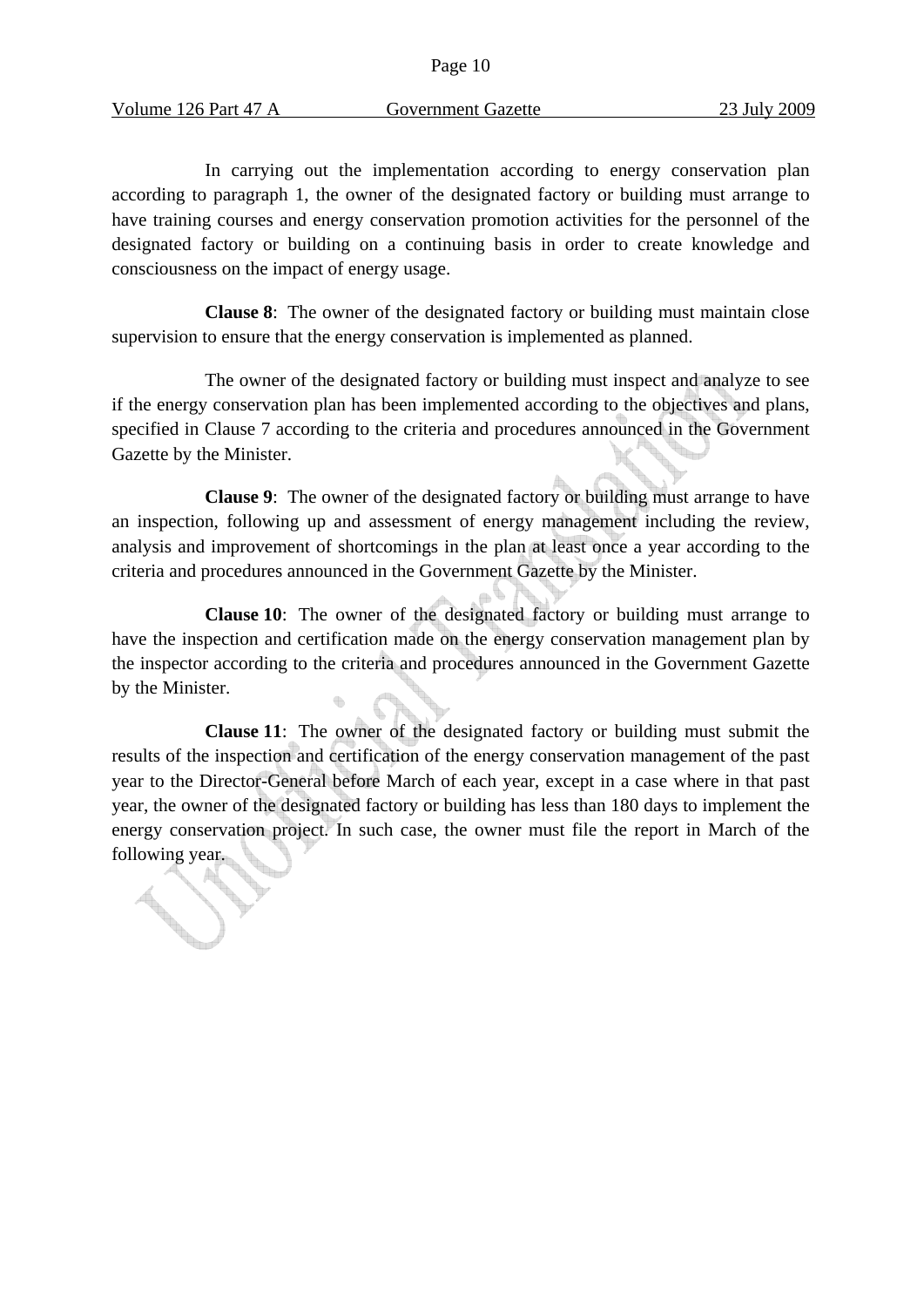Volume 126 Part 47 A Government Gazette 23 July 2009

The filing of inspection results and certification report, specified in paragraph 1 must be in accordance with the criteria, steps and procedures announced in the Government Gazette by the Minister.

This is given on  $25<sup>th</sup>$  June 2009

Wannarat Channukul

Minister of Energy